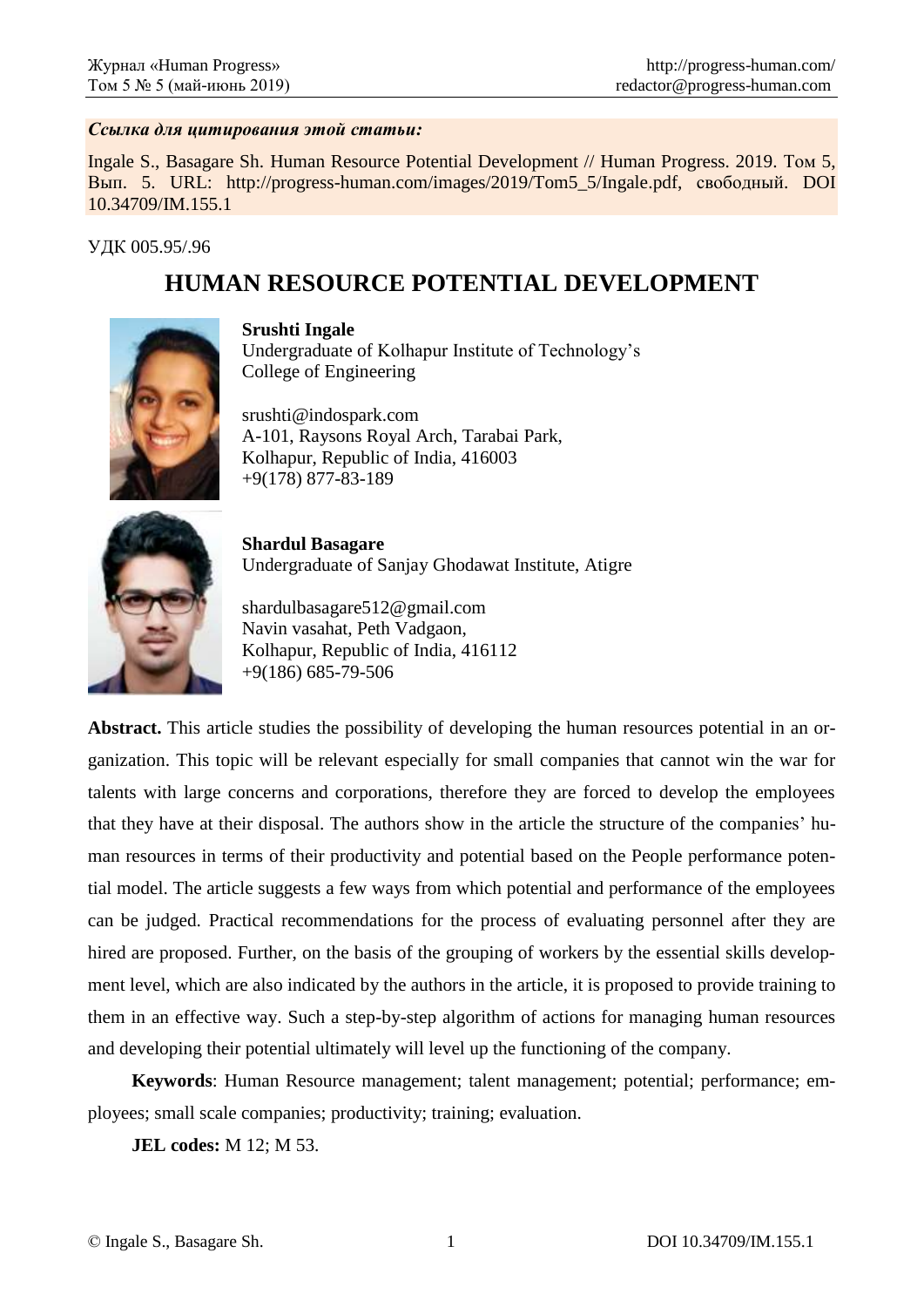## **Introduction**

In today's world it is important for a company or organization to employ not only technically sound candidates but also skilled one's. Multinational companies recruit the best graduates from best institutes possible. So, mostly multinational companies do not face the problem of recruiting skilled candidates. It is the small local companies that face this major issue. These companies do not get the finest candidates and have to struggle in achieving the company's interests. To overcome this problem, these companies have to invest a lot in training such employees. This training helps to increase the potential and performance of the employees and ultimately increasing the companies' productivity and performance as well.

Company should be able to recognize every employee's talent and assign them work accordingly [1]. "People performance potential model" is well suited for describing the staff structure, but its precise origins are not certain (variously attributed to Boston Consulting Group, George Odiome, Jack Welch, Doug Stewart, and Nicholas Barnes) [2].

The main objective of this research is to develop the potential and performance of human resource to increase the efficiency of the company, thereby converting "icebergs", experts and high potential human resource into talent one's.

# **Human resource development methods in the company**

According to People performance potential model, human resource has been divided into 4 categories: "Icebergs", "Backbone" (Experts), "Problem Children" (High Potential) and "Stars" (Talents).

"Icebergs" consist of human resource having low potential and low performance. Experts have low potential but give high performance. "High Potential" human resource has high potential but give low performance [3]. Human resource with talent has high potential and perhaps give good performance (table 1). So, if a company has to accomplish great heights it should consist of human resource who are talents otherwise company will not be able to run to its full potential.

According to psychologists, a talented person is a person whose abilities are distinctly above average, while for HR managers a talented person is a person who is able to do the job better [4].

Research on talent management has a long tradition but it has gained trend in recent times [5]. A challenging problem which arises in this domain is for small scale companies. These companies have to focus on "Icebergs", experts and high potential human resource management. A whole range of different approaches to the problem are available. For example, by giving incentives. These techniques have the potential to solve the problem for the time being. On the contrary, our solution to this problem focuses on resolving it in long run.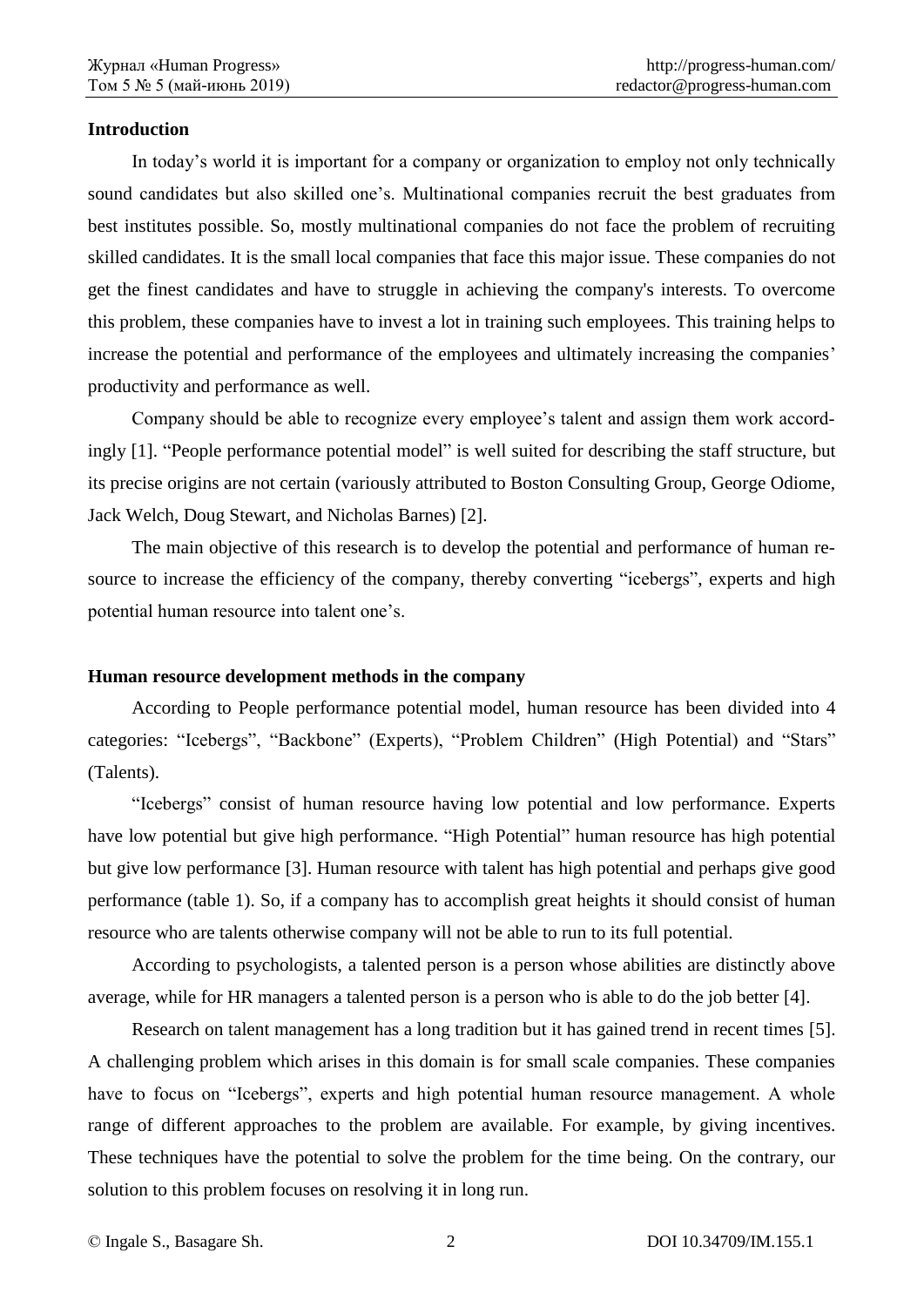|                                 | <b>LOW PERFORMANCE</b>                                                                                                                                                                                                                                                                                                                                           | <b>HIGH PERFORMANCE</b>                                                                                                                                                                                                                                                                                                                  |
|---------------------------------|------------------------------------------------------------------------------------------------------------------------------------------------------------------------------------------------------------------------------------------------------------------------------------------------------------------------------------------------------------------|------------------------------------------------------------------------------------------------------------------------------------------------------------------------------------------------------------------------------------------------------------------------------------------------------------------------------------------|
| <b>HIGH</b><br><b>POTENTIAL</b> | <b>HIGH POTENTIAL</b><br>Confirm and acknowledge potential.<br>Counsel, build trust, understand issues.<br>Explore and agree ways to utilize and develop<br>identified potential via fitting tasks and respon-<br>sibilities, linked with and perhaps dependent on<br>performance improvement.<br>Explore attachment to backbone or star mentors<br>and coaches. | <b>TALENTS</b><br>Agree challenging stretching work, projects,<br>career development, responsibilities, or these<br>people are likely to leave.<br>Give appropriately stretching coaching, mentor-<br>ing, training.<br>Explore and encourage leadership and role-<br>model opportunities, to set and raise standards of<br>other staff. |
| LOW<br><b>POTENTIAL</b>         | "ICEBERGS"<br>Counsel, build trust, understand issues.<br>Identify hidden potential. Facilitate more fitting<br>roles, direction, purpose, opportunities, etc.,<br>linked with and perhaps dependent on perfor-<br>mance improvement. Failing this, assist or ena-<br>ble move out of organization if best for all con-<br>cerned.                               | <b>EXPERTS</b><br>Acknowledge effort and contribution.<br>Utilize as coaches and mentors.<br>Look for each person's hidden high potential,<br>undiscovered passions, etc., and offer new chal-<br>lenges and responsibilities as appropriate, so<br>these people too can be stars, to any extent they<br>are comfortable.                |

## **Table 1: Examples of actions appropriate for each type<sup>1</sup>**

Advantages of developing potential of human resource [6]:

Continuously grooms the organization's effectiveness and efficiency.

Helps in achieving the targeted business goals with superior performance.

Improves organization's overall culture and work climate.

Provides people with a high level of satisfaction with their jobs.

-Improves withholding of talent and reduces people turnover.

Manages better overall growth of people associated with the organization.

Findings by the Stanford Research Institute International and the Carnegie Mellon Foundation found that 75% of long-term job success depends upon soft skills mastery and only 25% on technical skills [7].

Soft skills form an important integral part for company's success.

Evaluation after recruitment, exploring people's potentials is the first step of Human Resources management [8]

After a candidate is selected for a particular job, it is important to know about skills that candidate possesses and what the candidate lacks. The company must focus on motivating the candidate to improve his skills he lacks. Improving these skills will lead to increase in their potential and performance. This will lead to overall progress of the company.

Skills an employee must possess [9]:

1. Presentation skills;

© Ingale S., Basagare Sh. 3 DOI 10.34709/IM.155.1

-

 $1$  Compiled by the authors based on materials [2]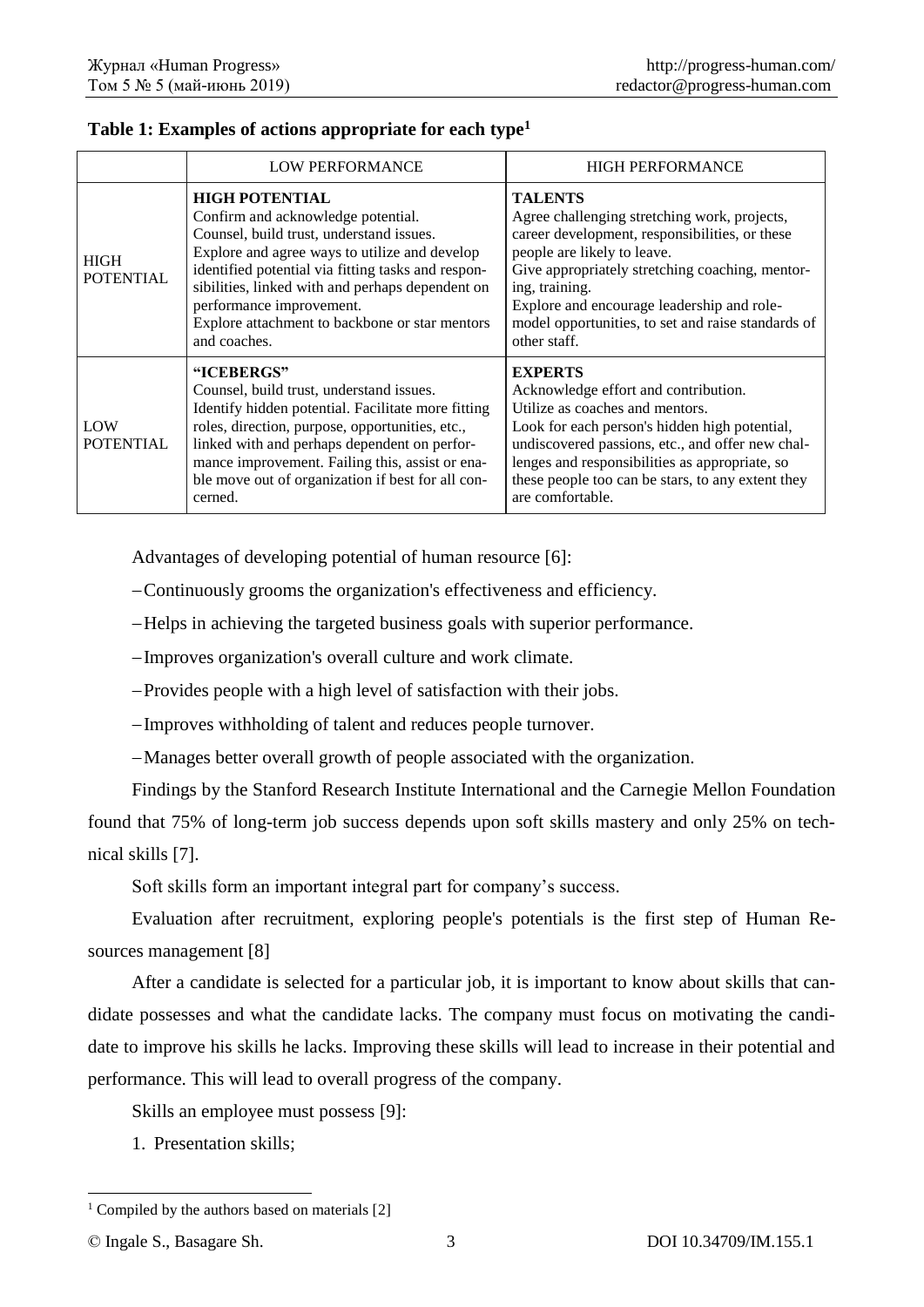2. Confidence;

3. Communication skills;

4. Working under pressure;

5. Presence of mind;

6. Leadership quality;

7. Product knowledge;

8. Cooperation with the team;

9. Self-initiative;

10. Enthusiasm;

Every employee must be rated on a scale of 0 to 5 for their above-mentioned skills. The department head and HR manager both will evaluate the employees.

 $0=$  worst

 $1 =$  bad

2= manageable

 $3=$  good

 $4=$  best

5=excellent

Any employee getting score less than 3 must undergo a personalized training.

Way of Evaluation can be different [10]. Employee's skill can be evaluated by giving him practical tasks. Football game is such a way. Organize a football match between employees. Let the employees decide their team, team captains, goal keepers, striker. Through this game skills of the employees can be judged. Presence of mind, working under pressure, leadership qualities, cooperation with the team, self initiative, enthusiasm can be evaluated from this game.

Presentation on the product of the company must be organized after the technical training. In this way the employee's presentation skills, confidence, product knowledge and communication skills will be tested.

Any employee getting score less than 3 must undergo a personalized training.

The second step is grouping: employees lacking similar skills must be grouped together.

The next step is personalized training:

Training isn't just important to any company, it is vital.

Although there are many categories of training such as management training and or sales training, employees with Project Management skills are an important asset to any organization.[11]

This training must be given to the employees after their evaluation [12]. Employees which lack the same skill are grouped together. In this way, personalized training will be given to the em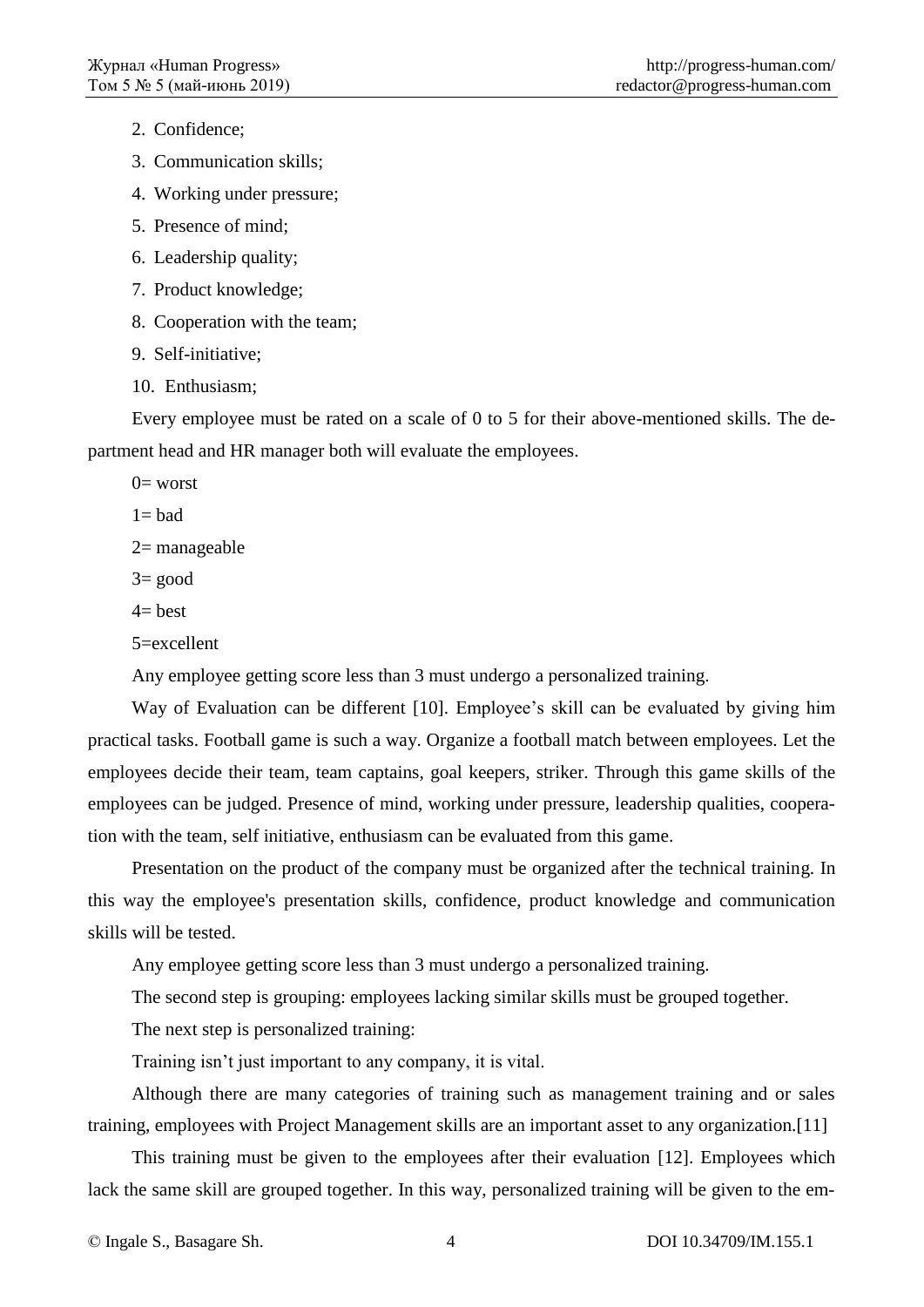ployee. Each group will be trained for specific skill. This will not only save time but money as well. Training will improve the abilities of the employees. Improve in abilities will lead to improvement in potential of the employee.

### **Conclusion**

The present study gives us a brief information on increasing the potential of the employees. By evaluating the employees present skills when he joins the company it will be easier for the human resource department to assign the work accordingly to the employee. The evaluation will also indicate the skills in which the employee lacks. But it should also focus on increasing their abilities which is beneficial for the company in the long run. According to the evaluation, the company can train them on their weaker skills. This will yield increasingly good results for the company effortlessly.

On the basis of the result found, we can therefore conclude that for improving productivity and efficiency of the company, it is important to increase employees' potential. This will not only be beneficial for the company but will also lead to employees' personal growth.

#### **References**

1. Westfall, B. High Potentials vs. High Performers: A Manager's Guide to Identify, Assess and Develop // Software Advice, 2019. URL: https://www.softwareadvice.com/resources/highpotentials-vs-high-performers-a-managers-guide/.

2. People Performance Potential Model. URL: https://www.businessballs.com/performancemanagement/people-performance-potential-model/.

3. Reynolds, J. The Definition of a High-Potential Employee // TINYpulse, Jan 17, 2017. URL: https://www.tinypulse.com/blog/definition-of-a-high-potential-employee.

4. Holmqvist, M; Spicer, A. Managing Human Resources by Exploiting and Exploring People's Potentials // Managing Human Resources by Exploiting and Exploring People's Potentials. Book series: Research in the Sociology of Organizations. 2013, Vol. 37. P.: 1-279.

5. Church, A.H.; Rotolo, Ch.T.; Ginther, N.M.; Levine, R. How are top companies designing and managing their high-potential programs? A follow-up talent management benchmark study // Consulting Psychology: Journal Practice and Research. 2015, Vol. 67, Issue 1. P.:17-47. DOI: 10.1037/cpb0000030.

6. Collings, D. Smart Talent Management: Building Knowledge Assets for Competitive Advantage // Personnel Review, 2010, Vol. 39 No. 3, P. 397-399. https://doi.org/10.1108/00483481011030566.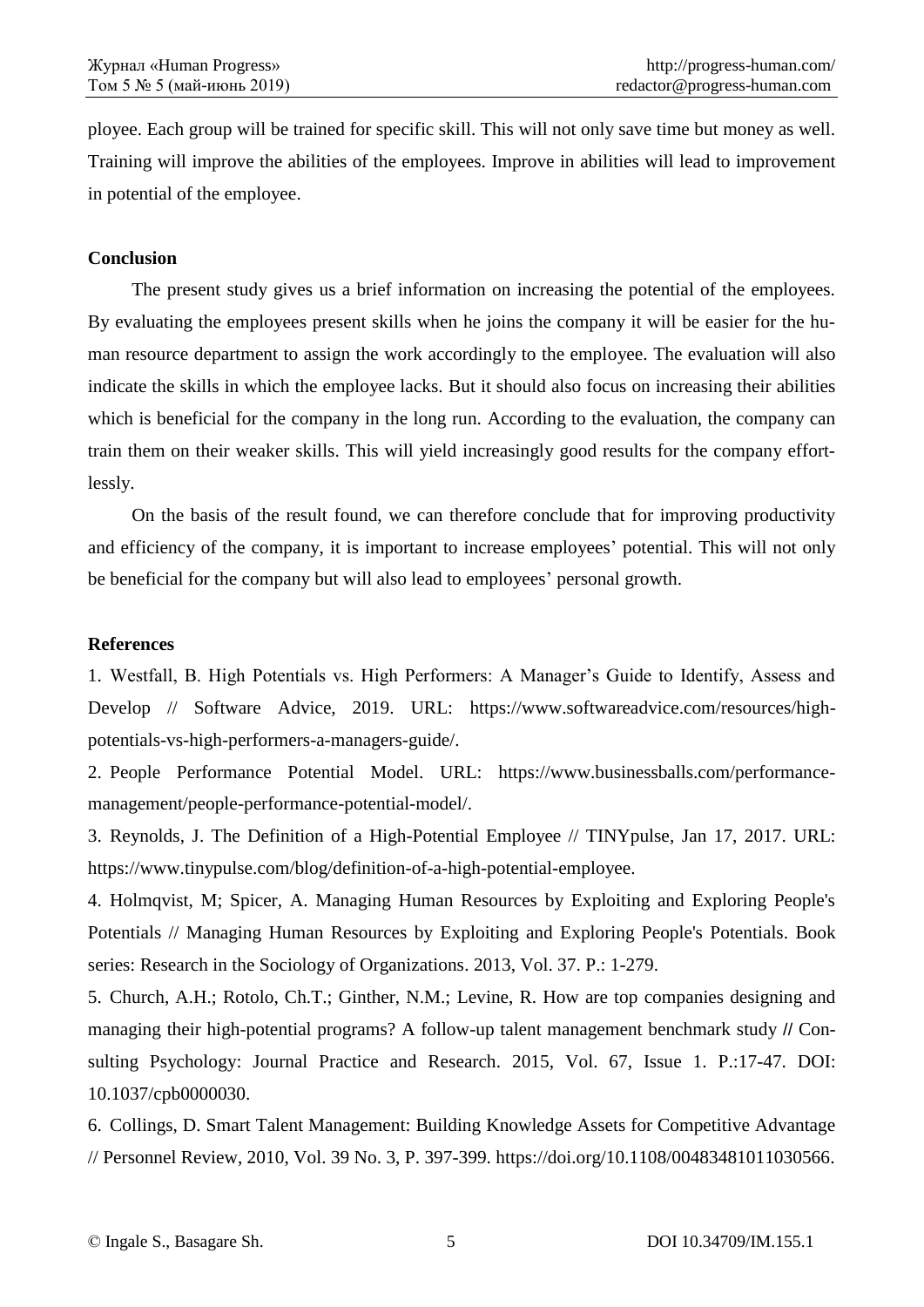7. Hansen, M. How to Develop and Train for Soft Skills in the Workplace // eLearning Industry, 2018, October 11. URL: https://elearningindustry.com/soft-skills-in-the-workplace-develop-train.

8. Kaufman, B.E. Managing 'Human Resources' by Exploiting and Exploring People's Potentials // Organization, 2015, Vol. 22, Issue 3. P.: 432-433.

9. Dong, Yu.; Bartol, K.M.; Zhang, Zh-X.; et al. Enhancing employee creativity via individual skill development and team knowledge sharing: Influences of dual-focused transformational leadership // Journal of Organization Behavior. 2017, Vol. 38, Issue 3. P.: 439-458.

10. Irimie, S.; Baleanu, V.; Zeininger, L. Enhancing Competitive Potential of Human Resources Through Internal Marketing / In: 9th International Management Conference on Management and Innovation for Competitive Advantage: Bucharest, Romania, NOV 05-06, 2015. Book series: International Management Conference, 2015. P.: 748-757.

11. Majeed, A., Shakeel, S. Importance of Training and Development in the Workplace // International Journal of Scientific & Engineering Research, 2017, Vol. 8, Issue 4. P.: 498-504.

12. Olsen, D.S. Are There Learning Agents in Innovative Firms? A Study of the Potential Role of Human Resource Managers in Learning and Innovation // Journal of the Knowledge Economy. 2016, Vol. 7, Issue 3. P.: 644-658.

# **Acknowledgement**

We would like to express our sincere gratitude towards our scientific adviser Dr. Inna Kulkova, who gave us the opportunity to work on this project. We are greatly thankful for giving us her valuable time and sharing her knowledge with us. We are grateful for her constant support and supervision throughout the project.

Support and motivation from the faculty members of our college is greatly acknowledged. Last but not the least, we would like to thank all my colleagues for their support and co-operation.

# **РАЗВИТИЕ ПОТЕНЦИАЛА ЧЕЛОВЕЧЕСКИХ РЕСУРСОВ**

# **Срушти Ингале**

**Колхапурский технологический институт, Инженерный колледж Колхапур, Индия**

# **Шардул Басагаре**

### **Институт Санджай Годават**

### **Колхапур, Индия**

© Ingale S., Basagare Sh. 6 DOI 10.34709/IM.155.1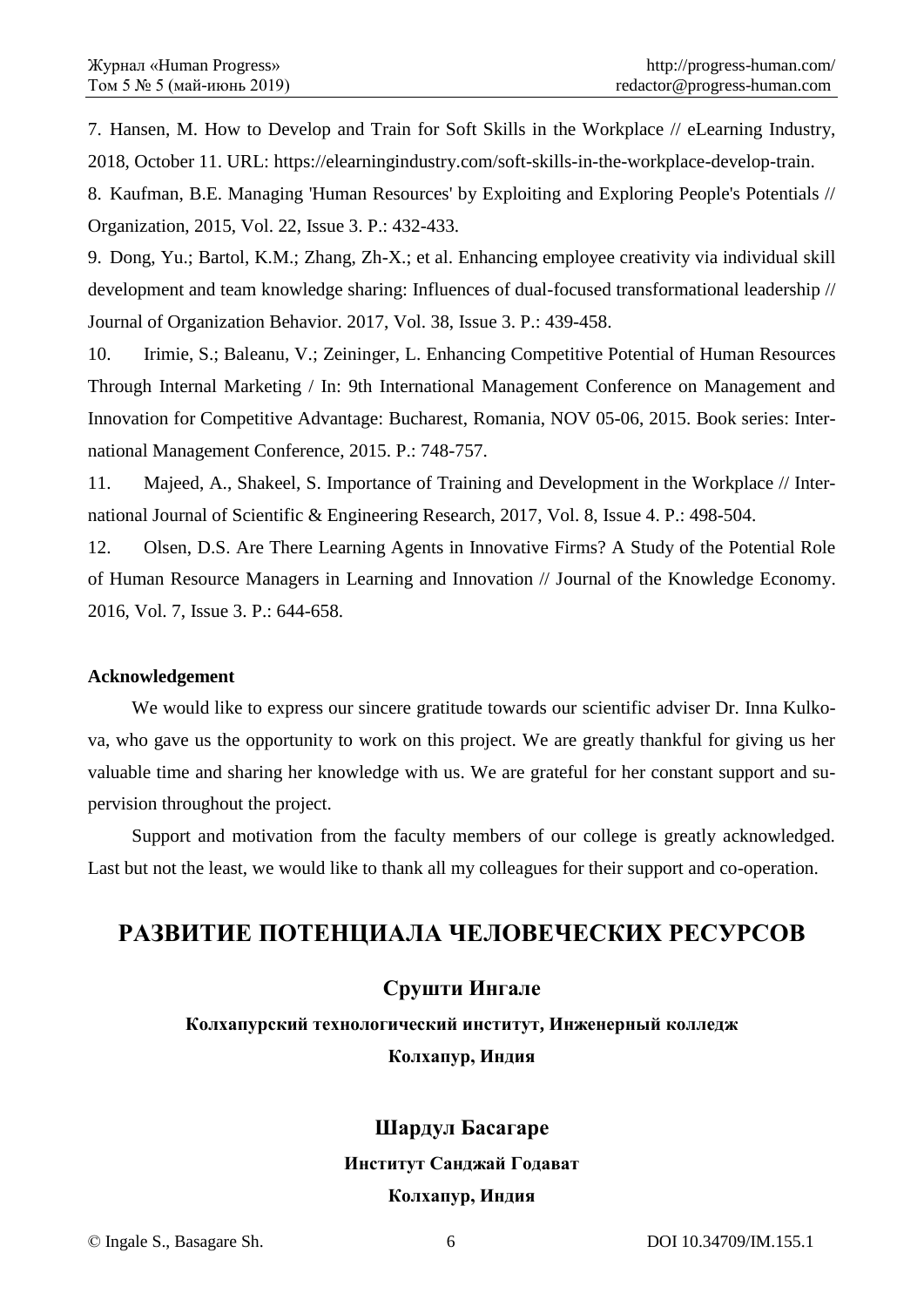**Аннотация.** В данной статье изучается возможность развития потенциала человеческих ресурсов организации. Данная тема будет актуальна особенно для небольших компаний, которые не могут победить в войне за таланты с крупными концернами и корпорациями, поэтому они вынуждены развивать тех сотрудников, которые имеются в их распоряжении. Авторы в статье показывают структуру человеческих ресурсов компании по их производительности и потенциалу на основе модели, которая выделяет четыре группы: «айсберги» с низким потенциалом и низкой результативностью, «эксперты» с высокой результативностью и исчерпанным потенциалом, «HiPo» с высоким потенциалом, но пока низкой активность и «таланты». В статье предложены некоторые пути оценки потенциала и результативности персонала, предложены практические рекомендации по проведению процесса оценки персонала после его приема на работу. Далее на основе группировки работников по уровню развития существенных навыков, которые также указаны авторами в статье, предложено проводить обучение персонала наиболее эффективным способом. Такой пошаговый алгоритм действий по управлению человеческими ресурсами и развитию их потенциала в конечном счете приведет к повышению эффективности работы компании.

**Ключевые слова:** управление персоналом; управление талантами; потенциал работника; производительность труда; сотрудники; малые компании; обучение персонала; оценка персонала.

**JEL коды:** M 12; М 53.

### **Литература**

1. Westfall, B. High Potentials vs. High Performers: A Manager's Guide to Identify, Assess and Develop // Software Advice, 2019. [Электронный ресурс], Режим доступа: https://www.softwareadvice.com/resources/high-potentials-vs-high-performers-a-managers-guide/. 2. People Performance Potential Model. [Электронный ресурс], Режим доступа: https://www.businessballs.com/performance-management/people-performance-potential-model/.

3. Reynolds, J. The Definition of a High-Potential Employee // TINYpulse, 17 января, 2017. [Электронный ресурс], Режим доступа: https://www.tinypulse.com/blog/definition-of-a-highpotential-employee.

4. Holmqvist, M; Spicer, A. Managing Human Resources by Exploiting and Exploring People's Potentials // Managing Human Resources by Exploiting and Exploring People's Potentials. Серия книг: Research in the Sociology of Organizations. 2013, Том 37. С.: 1-279.

5. Church, A.H.; Rotolo, Ch.T.; Ginther, N.M.; Levine, R. How are top companies designing and managing their high-potential programs? A follow-up talent management benchmark study // Con-

© Ingale S., Basagare Sh. 7 DOI 10.34709/IM.155.1